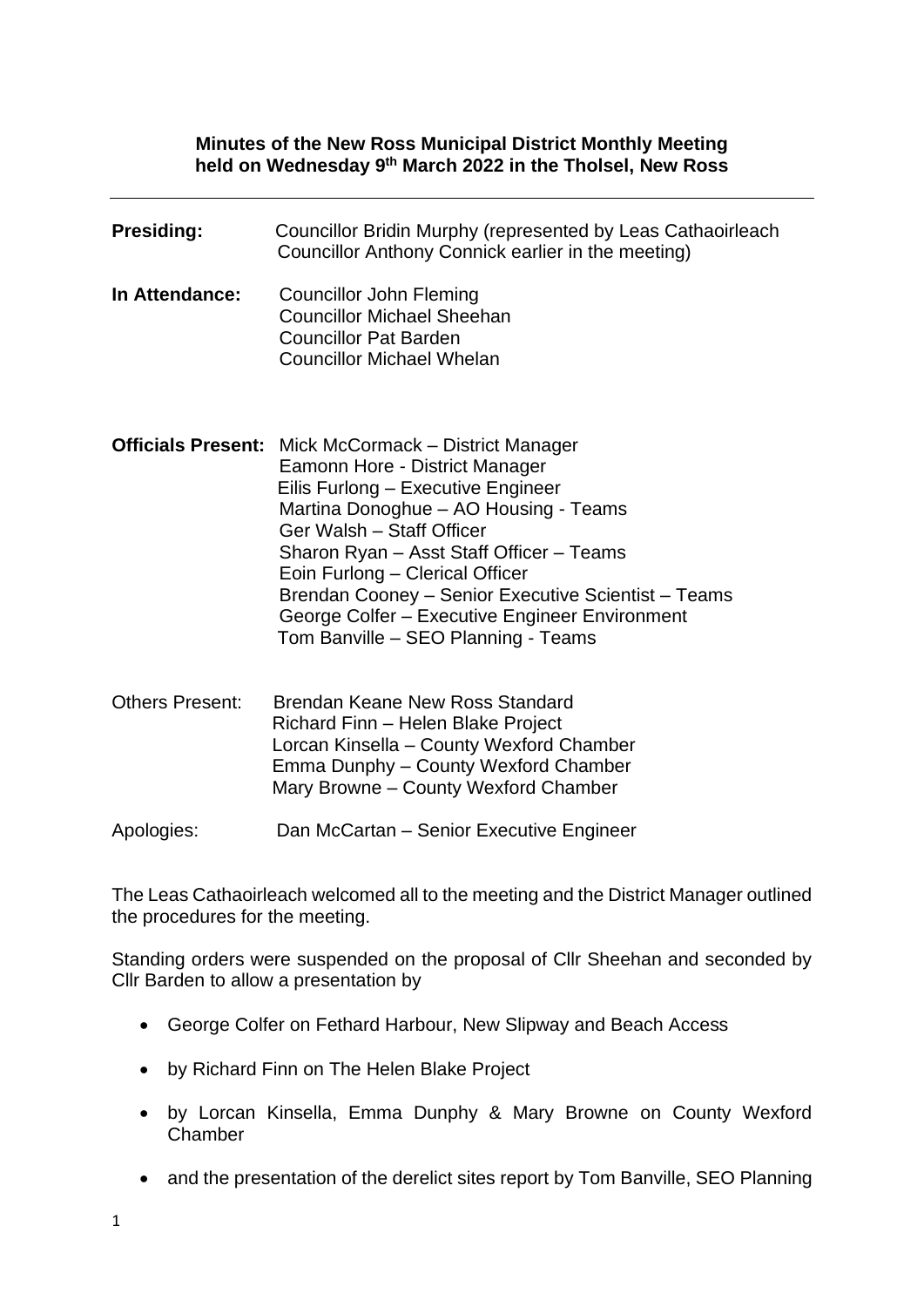# **Presentation on Fethard Harbour, New Slipway and Beach Access**

A presentation was given by George Colfer, Executive Engineer, Environment who following the presentation, responded to questions from the Members.

He advised the Members that confirmation re approval is expected in April and then funding will have to be sought.

He agreed to look at the railings in Slade in relation to their repair.

The Leas Cathaoirleach and Members thanked the presenter for his attendance and presentation.

### **Presentation on the Helen Blake Project**

A presentation was given by Richard Finn who following the presentation, responded to questions from the Members.

He gave a history of the boat and the project and the benefits of it and asked for the continuing support of the Members & Council. He hoped that the application for the Slipway would be approved as it would be essential for the success of the Helen Blake Project.

The project team was congratulated on their success to date, particularly in raising such a large amount of local funding and the Members wished them every success and assured them of their support.

The Leas Cathaoirleach thanked the presenter for his attendance and presentation.

### **Presentation on County Wexford Chamber**

A presentation was given by Lorcan Kinsella, Emma Dunphy & Mary Browne who following the presentation, responded to questions from the Members.

They explained the structure of the Chamber and the success of the voucher scheme. They outlined events which were scheduled – the County Wexford Business Awards, County Wexford Jobs Fair and Monthly networking events. A copy of the Chamber's 2<sup>nd</sup> issue of the Inside Wexford Business was distributed to the Members.

They advised that they would continue to work side by side with the Municipal District on projects such as pedestrianisation.

It was agreed that meetings would take place quarterly between the Chamber and the Municipal District.

The Leas Cathaoirleach thanked the presenters for their attendance and presentation.

### **The Cathaoirleach then joined the meeting and took the Chair**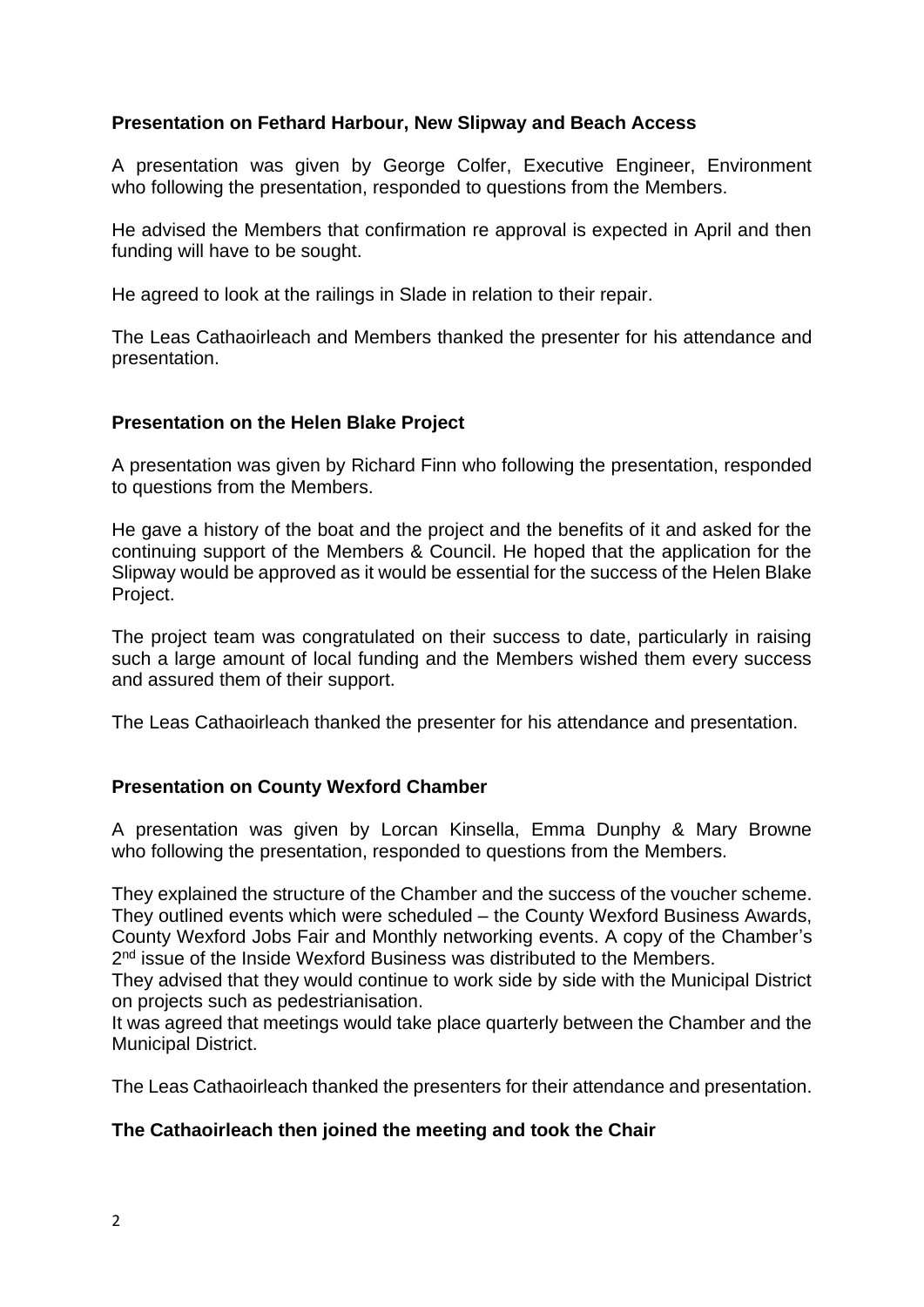# **Derelict Sites**

Tom Banville, SEO Planning, presented the current list of Derelict sites and responded to questions from the Members.

He advised them on the process for the acquisition of properties and on the procedure relating to derelict sites and advised that if they had any queries to contact him.

The Cathaoirleach thanked the presenter for his attendance and presentation.

## **Sympathies**

Cllr Whelan and Cllr Barden extended sympathies to the family of Con Nunan, Fethard on Sea. Cllr Connick offered sympathies to David Looby on the death of his partner Emma Quigley and to the family of Seamus Walsh, Clonroche and Anne Joyce, Clonroche. Councillor Barden sympathised with the families of John Gill, Gusserane, Peg Banville, Foulksmills and Seamus Walsh, Clonroche.

### **Congratulations**

Cllr Sheehan and Cllr Connick congratulated all those who were successful in the Sports Capital grant applications and Cllr Barden congratulated Adamstown GAA club on their allocation.

Cllr Connick and the District Manager and District Director, all congratulated and thanked Henry Rochford on his retirement after 24 years working as Foreman in Wexford County Council and wished him best of luck in the future.

Cllr Barden wished Superintendent John McDonald luck on his retirement. Cllr Connick and Cllr Sheehan congratulated the Municipal District Staff and all who were involved in the Tricolour and War of Independence Commemoration.

# **1.0 Confirmation of Minutes**

1.1 Monthly Meeting –

The February 2022 Minutes were proposed as presented by Councillor Sheehan and seconded by Cllr Barden

Cllr Whelan requested that WIT be asked to do a survey on New Ross Town, post by -pass.

### **Matters Arising**

**N/A**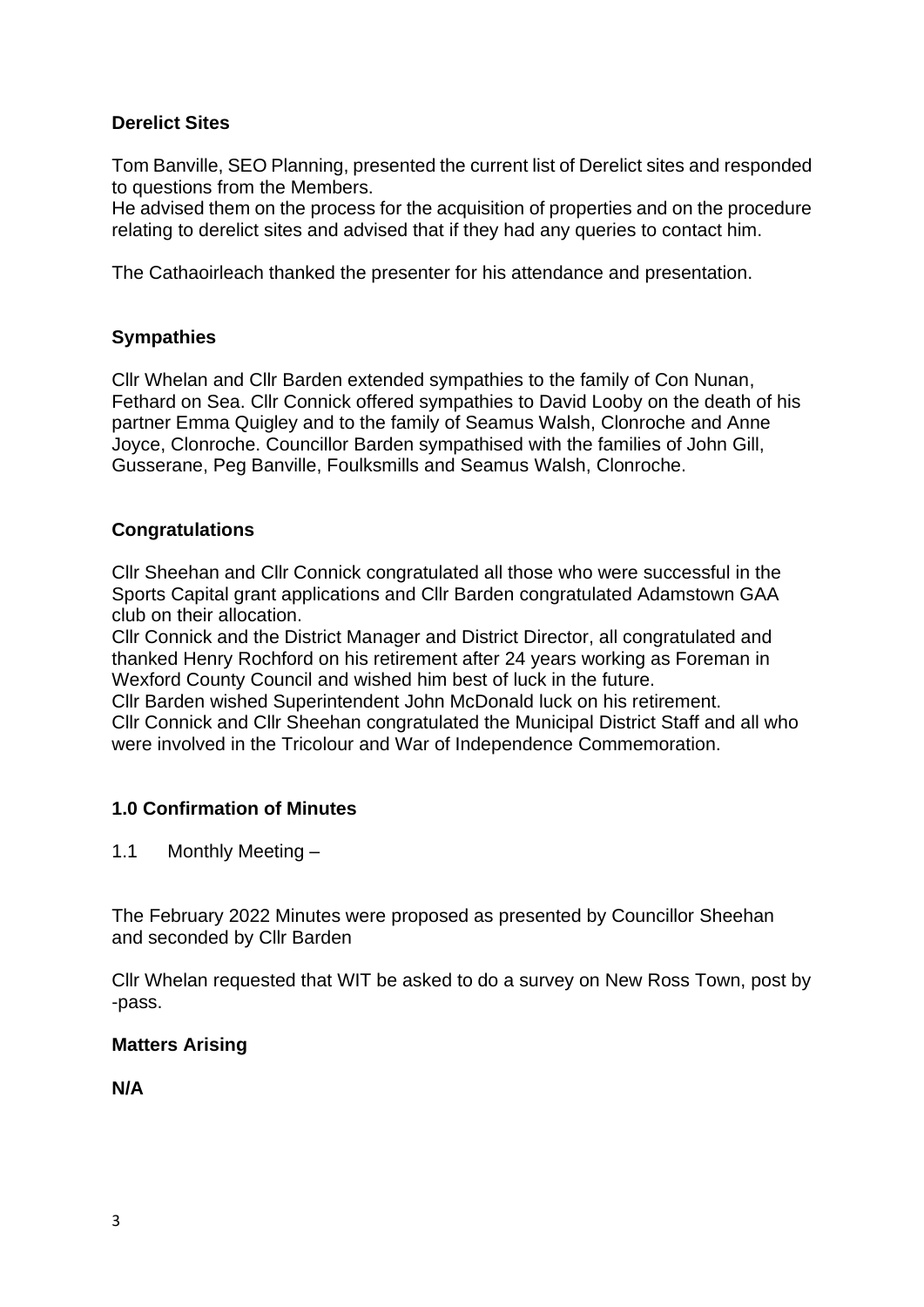# **2.0 Consideration of Reports and Recommendations.**

### **2.1 District Managers Report**

The District Manager delivered his report and responded to queries raised by the Members.

### **2021 Town and Village Renewal Scheme.**

The District Manager was pleased to announce that New Ross Municipal District did very well, receiving €600,000 of the allocation. This allocation for NRMD is broken into 2 Projects:

€500k for the Brennan's Lane/Shambles project which will be for the redevelopment of Brennan's lane into a Civic area and with an area created for outdoor Farmers/Artisan/ Christmas markets along with enhancing the connectivity between the heart of the Town and the Library Park, barrack lane and Shambles areas and the creation of a Civic Space. The Shambles part of the project will involve opening the Shambles as an outdoor dining and vibrant multi-functional space adding to New Ross's growing reputation as a Destination Town. In relation to the statue of Michael O Hanrahan for Brennans Lane, the Members were advised that the statue was planned to be be situated there but funding would have to be sought separately for it.

€100k to the South West Wexford Family Resource Centre, Ramsgrange. This is for repurposing of an unused, derelict space within the former convent at Ramsgrange centre through the development of a rural working hub with high-speed broadband. The District Manager looked forward to working closely with them to move this project forward and congratulated them on receiving this significant project funding.

### **Duncannon Funding**

€50,000 funding was received for Duncannon Fort under the Town and Village Renewal Scheme 2021 in the Project Development measure category. The project aims to assemble a multidisciplinary team to develop a masterplan that will consider the use of immersive technologies to develop the tourism product of the fort's potential.

The Members welcomed the Town and Village funding.

### **Pedestrianisation**

Following a meeting with the Chamber of Commerce on Pedestrianisation, it is intended to go out for public consultation in the next few weeks and a goal of end of 2022 was set for the final decision.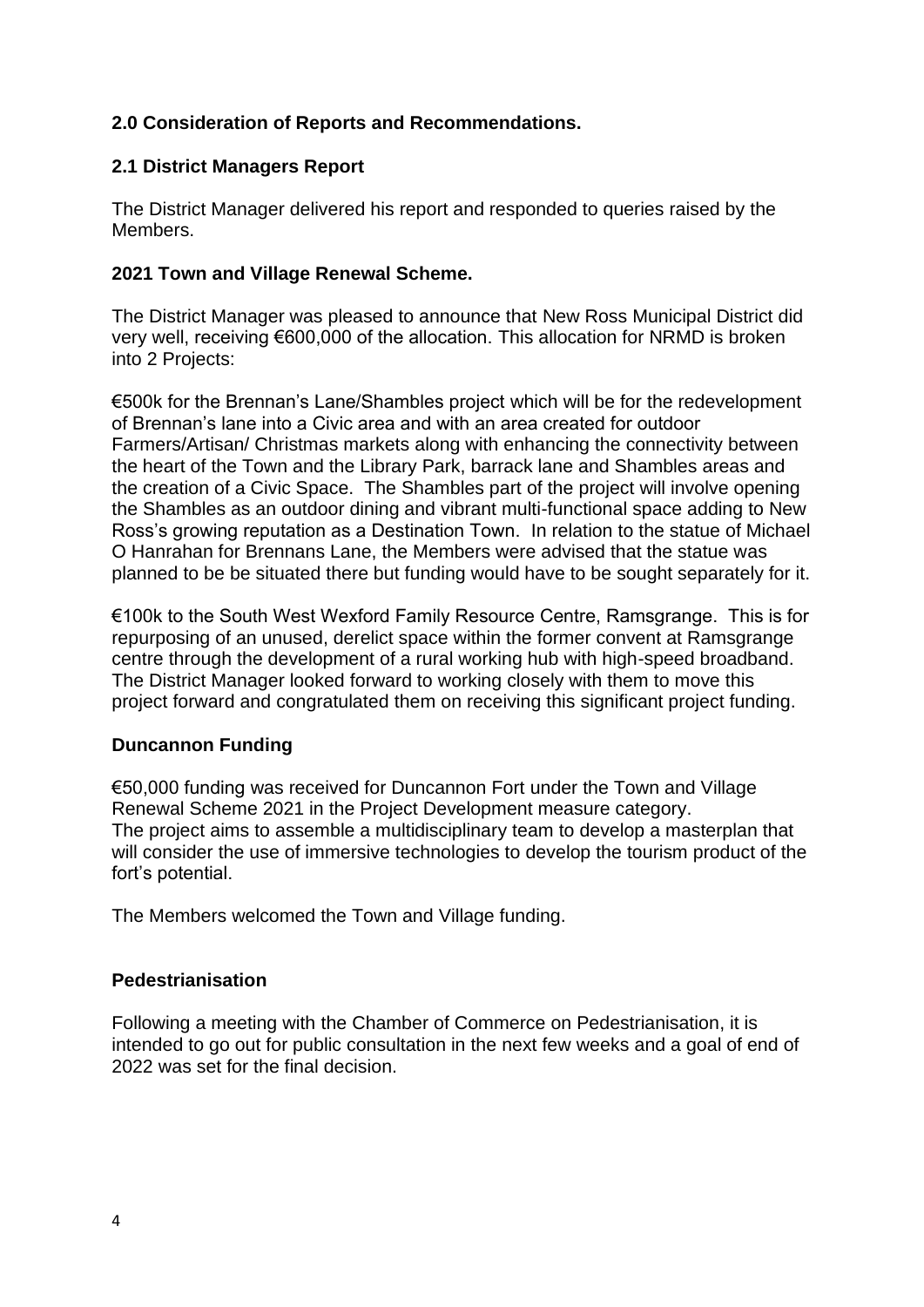# **Civic Awards Night**

The Civic Awards night is on Thursday 21st April 2022 in the Brandon House Hotel and a full list of the nominees will be sent out to all Members once the nominations have been received.

## **LLPPS. Rd 3.**

With a €25,000 allocation, the District Manager announced that this time, the Concerts are going to a number of Community centres around the District and will take place before the end of June. There will also be a concert after the St Patricks day parade with Green Road.

### **Barrow Princess Tours on the River Barrow**

The District Manager advised the Members that Three Sisters Cruise Company Limited will commence a daily river cruise service between New Ross and Waterford onboard the Barrow Princess on March 18th, 2022, which will be a great addition to Tourism in New Ross. The Members and Executive wished every success to the Company.

### **New Ross St Patricks Day Parade**

The Members were informed that the parade will start in the Irishtown at 2pm and take its traditional route through the Town before ending after passing the platform and the Councillors are invited to attend at the platform. Cllr Connick and the St Patricks Day Committee were congratulated on their work on the parade and also for providing a 'Quiet zone' from the Youth Centre to the JKL. Cllr Connick advised that 18 groups and 16 floats would be taking part in the parade and hoped that everyone would comply with the Stewards and Gardai. He thanked Cllr Barden for his involvement in the Quiet zone initiative.

### **Arts and Amenity Grants/Residents Association Grants 2022**

The Arts and Amenity Grants/Residents Association Grants 2022 had been allocated by the Members and would be for final ratification later in the meeting. This represented a €36,000 investment by the Members of NRMD in Community and Sporting groups within the District and a €15,000 investment in the upkeep of private Housing estates.

# **CCTV**

The Data Impact Assessments and requirements on the CCTV scheme are currently being worked on and will then be forwarded to the Garda Commissioner for sanction.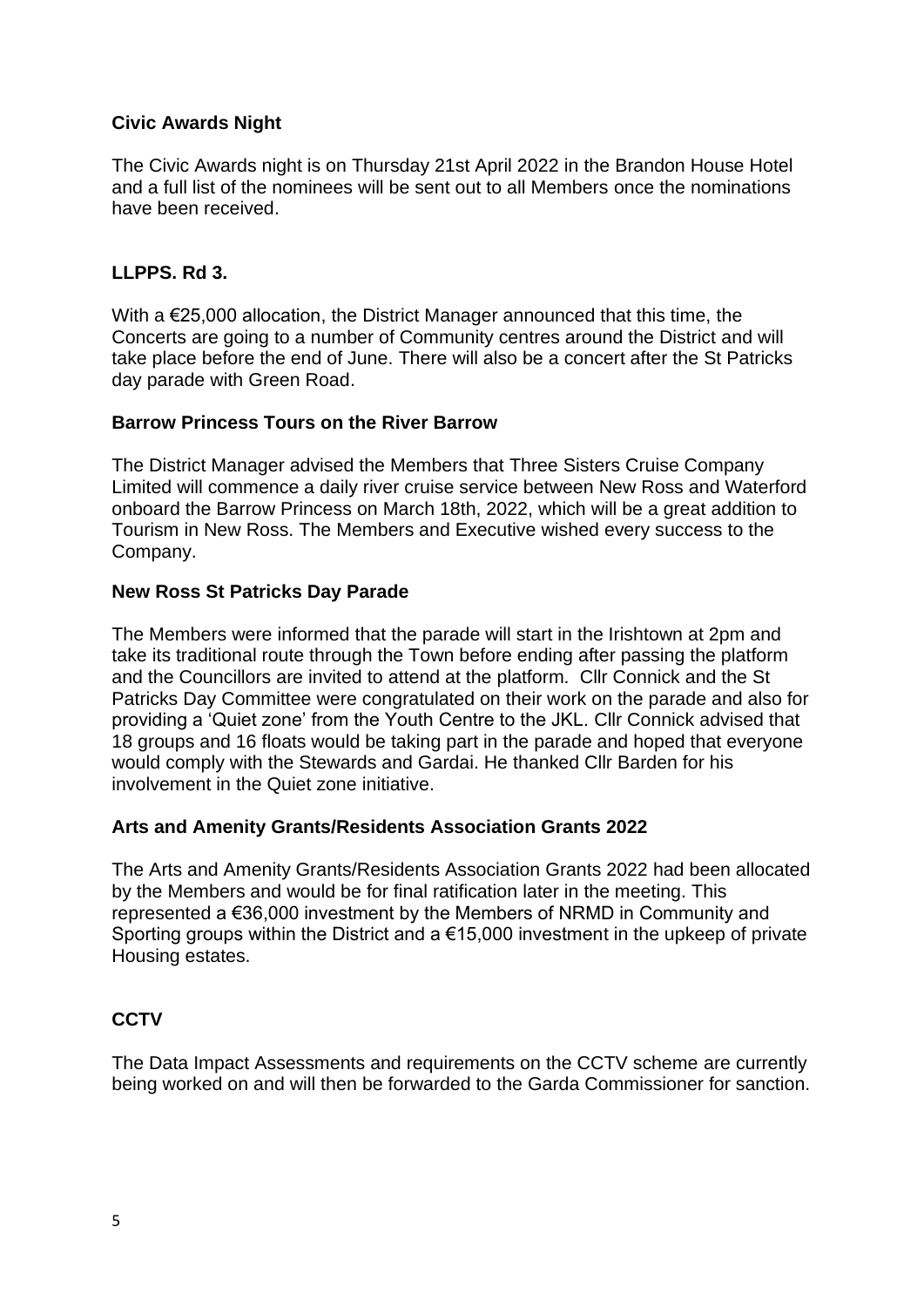# **Destination Towns**

The Members were advised that works are continuing on the Destination Towns Project with the finalising of the procurement on the Tourism Information kiosk and the location of the Norman Knight photo op Statues and work on wayfinding signage.

The Cathaoirleach remarked that this was her third Managers Report since taking the Chair and she welcomed the huge positivity of all the reports.

## **Special Projects**

In response to queries from the Members for updates on Special Projects, the Members requested that a representative from Special Projects attend the monthly meetings.

Cllr Whelan requested an update on Hook Heritage.

On the proposal of Cllr Connick and seconded by Cllr Whelan standing orders were suspended to all the meeting to continue.

## **2.2. Roads Report**

The Executive Engineer delivered her report and responded to queries from the Members.

She advised that the majority of the Christmas Day flooding issues were resolved.

The Executive Engineer responded to queries from the Members in relation to the Roads Programme and advised that the LIS hasn't yet opened for this year.

### **2.3. Water Services Report**

The Water Services report was not available but the Director agreed to revert to the Members on queries re Beachview, Duncannon..

# **2.4. Housing Report.**

The Housing report was delivered by the Administrative Officer, Housing who responded to queries from the Members.

In relation to a query regarding income thresholds for Social Housing Supports, the Members were advised that these are set out in the Social Housing Assessment Regulations 2011, as amended, and Wexford County Council has no discretion in relation to same.

It was then proposed by Cllr Sheehan, and seconded by Cllr Connick, that a motion be brought to the April meeting of WCC to write to the Minister for Housing,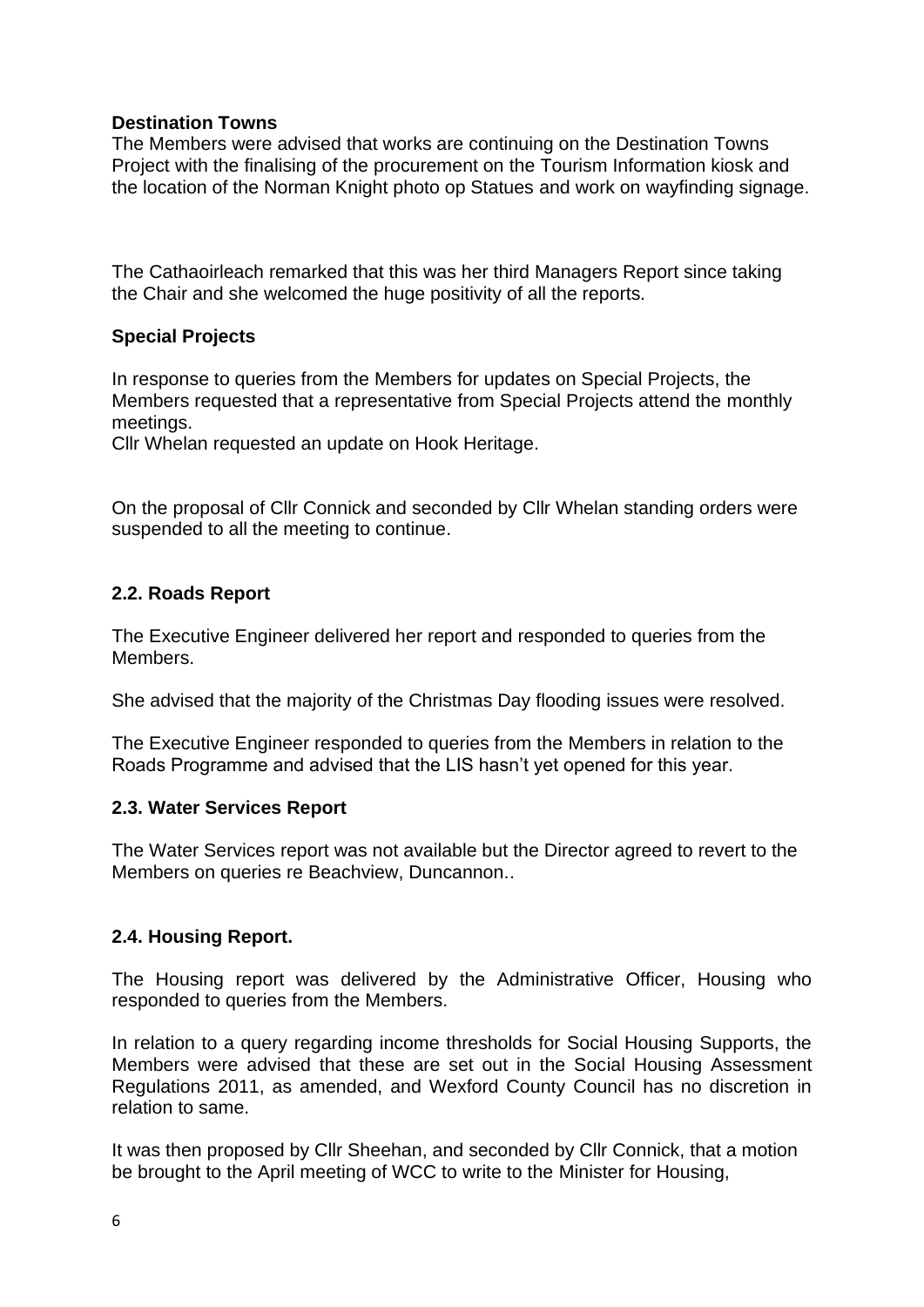requesting an urgent review and increase in income thresholds for Social Housing Supports.

In relation to a sewage issue in Fatima Place, the AO advised that she would refer the matter to Maintenance for attention & would revert.

She advised that there was, as yet, no date for the demolition of the derelict house at Adamstown house and that the houses in the Bullawn were expected to be built mid to late 2023,

In relation to a query regarding the replacement of a bath with a shower in a Local Authority house, the AO advised that she would talk to the relevant Councillor on the case.

# **2.5 Planning Report**

As no Planner had attended the last two meetings, the Members requested that a Planner attend every meeting in the future and that they would be provided with contact details of a Planner.

## **2.6 Planning Grants**

The content of the report was noted by the Members.

### **2.7 Planning Refusals**

The content of the report was noted by the Members.

### **2.8 Libraries Archives & Arts Report**

The content of the report was noted by the Members.

### **2.9 Community Development Report**

The content of the report was noted by the Members.

### **2.10 Environment Report**

The Executive Scientist delivered his report and responded to queries from the Members. He advised that he would ask that equipment for the Spring Clean be delivered to the Districts for collection by volunteers. In relation to the Blue Flag in Duncannon, he advised that he expected that the wastewater treatment plant would bring it up to the correct standard. Responding to a query on coastal erosion, the Executive Scientist advised that a Coastal zone map is being prepared and that he will revert to the Members on it.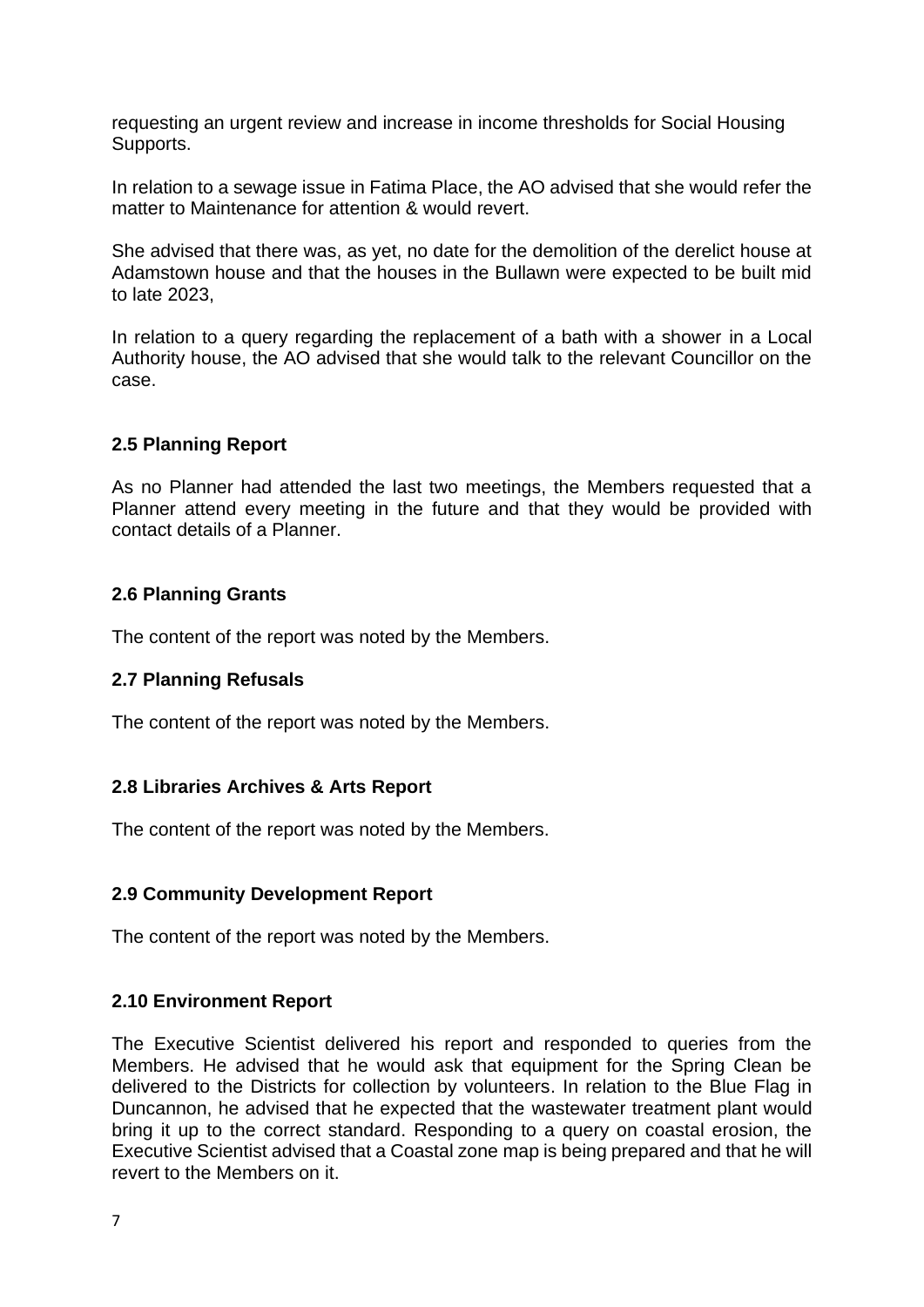# **2.11 Fire Services Report**

The content of the report was noted by the Members.

# **2.12 Members Query System**

The content of the report was noted by the Members

## **3.0 Business prescribed by Statute, Standing Orders or Resolutions of the Municipal District Members**

• LAC 2111 was proposed by Cllr Sheehan and seconded by Cllr Connick to bring it to the full Council

Standing orders were then suspended on the proposal of Cllr Sheehan and seconded by Cllr Barden to allow the meeting continue

## **4.0Other Business (took place earlier in the meeting)**

- Fethard Harbour New Slipway and Beach Access George Colfer (took place earlier in the meeting)
- The Helen Blake Project Tommy Kelly (took place earlier in the meeting)
- Derelict Sites Tom Banville (took place earlier in the meeting)
- Lorcan Kinsella Presentation (took place earlier in the meeting)
- The Art and Amenity grants were proposed by Cllr Sheehan and seconded by Cllr Connick
- The Residents Association grants were proposed by Cllr Sheehan and seconded by Cllr Barden

### **5.0 Notice of Motion/s –**

N/A

### **6.0Correspondence**

A St Patrick's Day Message from Newell Arnerich, Danville Mayor was welcomed by the Members